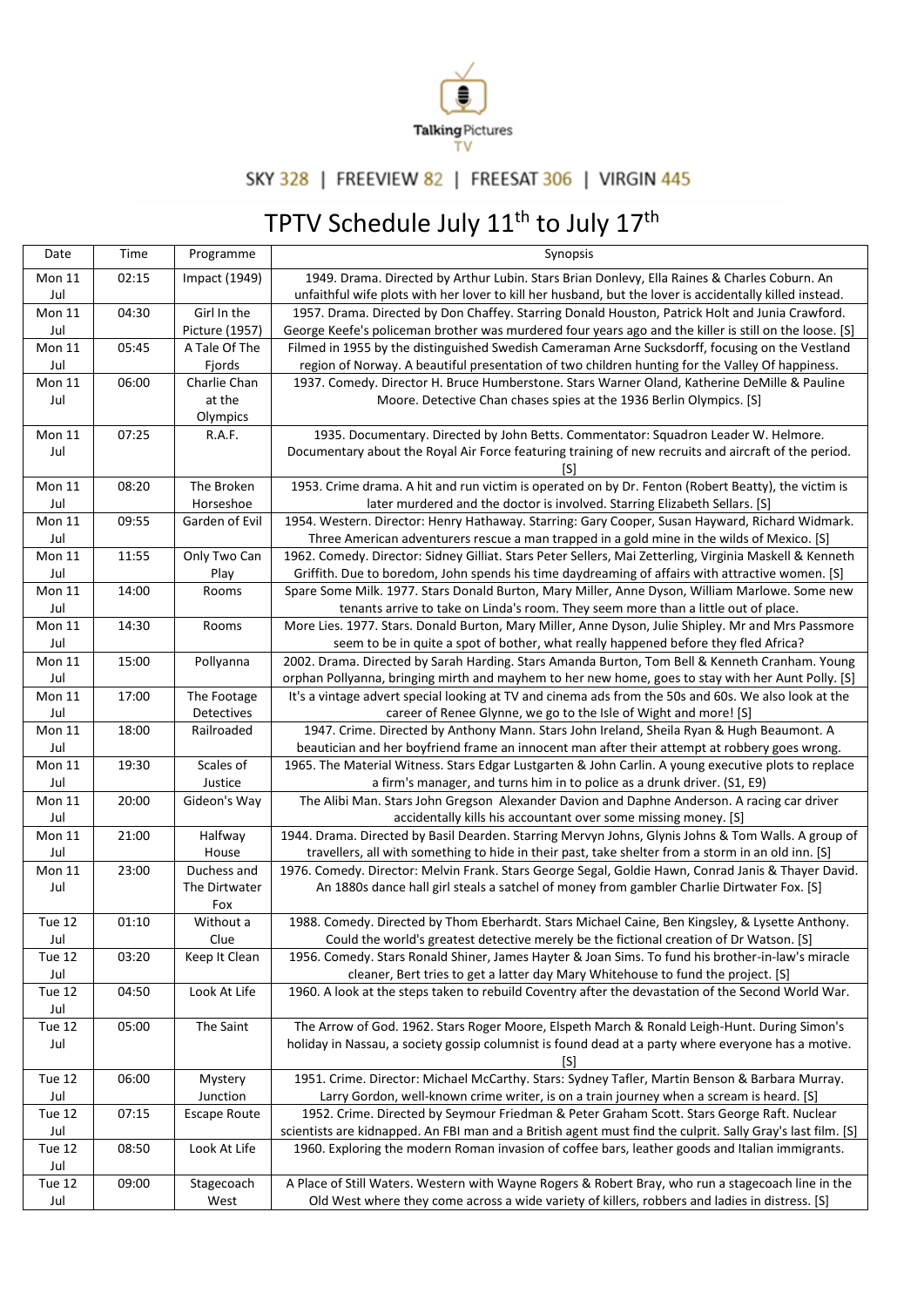|               | 10:00 | Chase a         | 1958. Thriller. Director: Michael Anderson. Stars Anne Baxter, Richard Todd & Herbert Lom. At          |
|---------------|-------|-----------------|--------------------------------------------------------------------------------------------------------|
| Jul           |       | Crooked         | Kimberley's villa, a stranger shows-up & claims he is her brother who she thought to be dead. [S]      |
|               |       | Shadow          |                                                                                                        |
| Tue 12        | 11:45 | Call Northside  | 1948. Drama. Directed by Henry Hathaway. Stars James Stewart, Richard Conte & Helen Walker. A          |
| Jul           |       | 777             | Chicago reporter looks into an old murder and realises the man jailed for the crime is innocent. [S]   |
| Tue 12        | 14:00 | Murder By       | 1955. Crime. Director: Terence Fisher. Stars Dane Clark, Belinda Lee & Betty Ann Davies. An American   |
| Jul           |       |                 |                                                                                                        |
|               |       | Proxy           | in London takes a job offered by a beautiful woman, only to then become embroiled in a murder. [S]     |
| Tue 12        | 15:45 | Operation       |                                                                                                        |
| Jul           |       | Outspan         |                                                                                                        |
| Tue 12        | 16:00 | The Purple      | 1954. War. Director: Robert Parrish. Stars Gregory Peck, Bernard Lee & Win Min Than. Canadian RAF      |
| Jul           |       | Plain           | pilot Forrester is a loner whose bravery can't cover a streak of reckless instability. [S]             |
| <b>Tue 12</b> | 18:00 | <b>Dial 999</b> | Ghost Squad. 1958. Stars Robert Beatty, Russell Napier & Douglas Wilmer. Maguire is sent to the        |
| Jul           |       |                 | London docks as a part of the 'Ghost Squad' to investigate a number of thieves operating there. [S]    |
|               |       |                 |                                                                                                        |
| Tue 12        | 18:30 | Those People    | 1953. Drama. Directed by John Harlow and starring Jack Warner, Charles Victor, Jimmy James &           |
| Jul           |       | Next Door       | Anthony Newley. A young man's titled parents object to his working-class fiance. [S]                   |
| Tue 12        | 20:00 | Maigret         | The Golden Fleece. 1961. Stars Rupert Davies, Ewen Solon & Francis De Wolff. Maigret investigates a    |
| Jul           |       |                 | strange accident, noticing that the men of the Paris canals do not take well to interference. [S]      |
| Tue 12        | 21:05 | Van der Valk    | Face Value. Stars Barry Foster, Joanna Dunham & Nigel Stock. A dead painter and a valuable collection  |
| Jul           |       |                 | of pictures lead Van der Valk to look behind the scenes into the world of art forgery.                 |
| Tue 12        | 22:05 | Public Eye      | 1971. Detective & Mystery Drama. Shades of White. Stars Alfred Burke, Sheila Allen & Ray Smith.        |
|               |       |                 |                                                                                                        |
| Jul           |       |                 | Marker takes on an investigation and finds himself manipulated by several people - including DI        |
|               |       |                 | Firbank.                                                                                               |
| Tue 12        | 23:05 | The Outer       | The Bellero Shield. 1964. Stars Martin Landau, Sally Kellerman & Chita Rivera. An unsuccessful         |
| Jul           |       | Limits          | inventor's creation draws an alien to Earth who possesses a device which may just save his career. [S] |
| Wed 13        | 00:00 | Cellar Club     | Welcome to another evening at The Cellar Club with Caroline Munro. The first offering of the night is  |
| Jul           |       | with Caroline   | Dr. Blood's Coffin, a mysterious, yet thrilling horror starring Kieron Moore and Hazel Court. [S]      |
|               |       |                 |                                                                                                        |
|               |       | Munro           |                                                                                                        |
| Wed 13        | 00:05 | Dr Blood's      | 1961. Horror. Directed by Sidney J. Furie. Stars Kieron Moore, Hazel Court & Ian Hunter. A series of   |
| Jul           |       | Coffin          | strange disappearances occur near a remote Cornish village after a scientist returns home. [S]         |
| Wed 13        | 01:55 | Cellar Club     | Caroline Munro welcomes you back to the second part of the night. She introduces The Bloody Judge,     |
| Jul           |       | with Caroline   | made in 1970 and starring horror film legend Christopher Lee. [S]                                      |
|               |       | Munro           |                                                                                                        |
| Wed 13        | 02:00 | The Bloody      | 1970. Horror. Directed by Jesús Franco. Stars Christopher Lee, Maria Schell & Leo Genn. Rebels join    |
| Jul           |       | Judge           | forces to bring down a corrupt judge who condemns women as witches to further his needs. [S]           |
|               |       |                 |                                                                                                        |
| Wed 13        | 03:50 | Cellar Club     | Last but not least, Caroline Munro presents Strange Woman, with Hedy Lamarr in the lead role of this   |
| Jul           |       | with Caroline   | film-noir style romantic drama. [S]                                                                    |
|               |       | Munro           |                                                                                                        |
| Wed 13        | 03:55 | Strange         | 1946. Drama. Directed by Edgar G. Ulmer. Stars Hedy Lamarr, George Sanders & Louis Hayward. A          |
| Jul           |       | Woman           | beautiful, yet heartless woman, marries a rich man but also seduces his son and company foreman.       |
|               |       |                 | [S]                                                                                                    |
| Wed 13        |       |                 |                                                                                                        |
|               |       |                 |                                                                                                        |
|               | 05:55 | Cellar Club     | Caroline rounds off a night of horror and drama with a sneak peek of what's on offer next week. [S]    |
| Jul           |       | with Caroline   |                                                                                                        |
|               |       | Munro           |                                                                                                        |
| Wed 13        | 06:00 | Strange         | 1946. Drama. Directed by Edgar G. Ulmer. Stars Hedy Lamarr, George Sanders & Louis Hayward. A          |
| Jul           |       | Woman           | beautiful, yet heartless woman, marries a rich man but also seduces his son and company foreman.       |
|               |       |                 |                                                                                                        |
|               |       |                 | [S]                                                                                                    |
| Wed 13        | 08:00 | The Delavine    | 1955. Crime drama starring Peter Reynolds, Honor Blackman and Gordon Jackson. The death of a           |
| Jul           |       | Affair          | local man leads a local reporter to seek his killer. [S]                                               |
| Wed 13        | 09:20 | The Egyptian    | 1954. Drama. Director by Michael Curtiz. Stars Edmund Purdom, Jean Simmons & Peter Ustinov. A          |
| Jul           |       |                 | physician in 18th dynasty Egypt becomes physician to the pharaoh. Rising and falling from prosperity.  |
|               |       |                 | [S]                                                                                                    |
| Wed 13        | 12:10 | Seven Days to   | 1950. Drama. Directors: John & Roy Boulting. Stars Barry Jones, Andre Morell, Joan Hickson & Olive     |
| Jul           |       | Noon            |                                                                                                        |
|               |       |                 | Sloane. A scientist steals an atomic bomb and threatens to detonate it in London. [S]                  |
| Wed 13        | 14:00 | Secret Army     | Bridgehead. 1979. Stars Angela Richards, Juliet Hammond & Bernard Hepton. Monique faces                |
| Jul           |       |                 | punishment for unsupported claims of collaboration. Kessler is identified by fellow German captives.   |
|               |       |                 | [S]                                                                                                    |
| Wed 13        | 15:05 | Saddle Up!      | Welcome to another edition of Saddle Up with James Stephens. First up, we have an early                |
| Jul           |       |                 | masterpiece from John Ford with the 1936 feature The Prisoner of Shark Island. [S]                     |
| Wed 13        | 15:10 | Prisoner of     | 1936. Drama. Director: John Ford. Stars Warner Baxter, Gloria Stuart & Claude Gillingwater. The story  |
| Jul           |       | Shark Island    | of Dr. Samuel Mudd, who was imprisoned after unknowingly treating Abraham Lincoln's assassin. [S]      |
| Wed 13        | 17:05 |                 |                                                                                                        |
|               |       | Saddle Up!      | Seminole Uprising continues our afternoon of western fun. James introduces the 1955 film starring      |
| Jul           |       |                 | George Montgomery as a cavalry lieutenant assigned a dangerous mission. [S]                            |
| Wed 13        | 17:10 | Seminole        | 1955. Western. Director: Earl Bellamy. Stars George Montgomery, Karin Booth & William Fawcett. A       |
| Jul           |       | Uprising        | cavalry officer is ordered to bring in a Seminole chief who has been leading a campaign of terror. [S] |
| Wed 13        | 18:45 | Saddle Up!      | That's all for this week folks! James Stephens previews next weeks films to look forward to. [S]       |
| Jul           |       |                 |                                                                                                        |
| Wed 13        | 18:50 | The Edgar       | Accidental Death. 1963. Directed by Geoffrey Nethercott. Stars John Carson, Jacqueline Ellis & Derrick |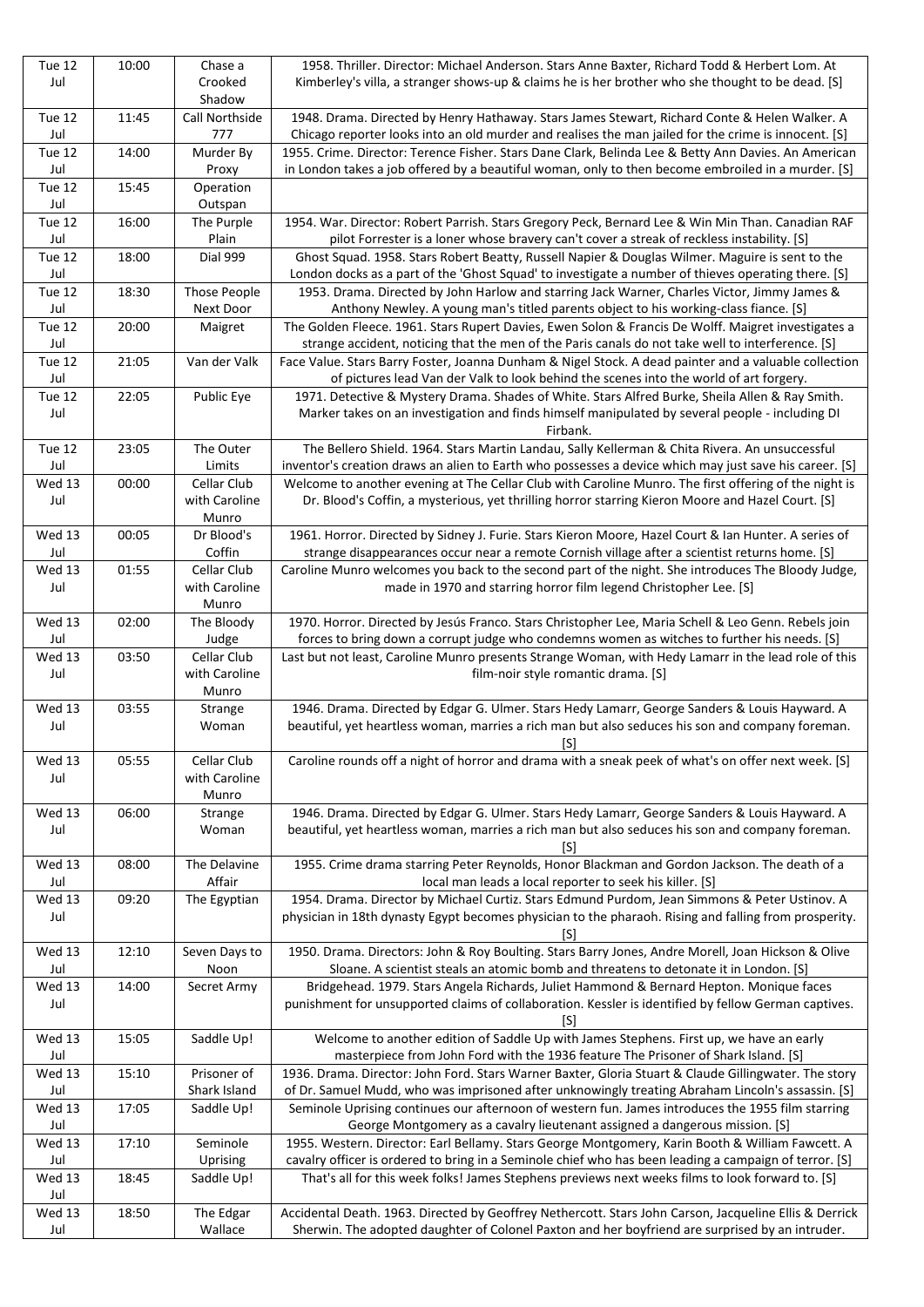|                      |       | Mystery                         |                                                                                                                                                                                                                                                                               |
|----------------------|-------|---------------------------------|-------------------------------------------------------------------------------------------------------------------------------------------------------------------------------------------------------------------------------------------------------------------------------|
|                      |       | Theatre                         |                                                                                                                                                                                                                                                                               |
| Wed 13<br>Jul        | 20:00 | Rumpole of<br>the Bailey        | Rumpole and the Family Pride. Stars: Leo McKern, Marion Mathie, Abigail McKern. Rumpole defends<br>his cousin after an old lady drowns on his estate                                                                                                                          |
| Wed 13               | 21:10 | Laura                           | 1944. Mystery. Directed by Otto Preminger. Stars Gene Tierney, Dana Andrews & Clifton Webb. A                                                                                                                                                                                 |
| Jul                  |       |                                 | police detective becomes mesmerised by the portrait of the woman whose murder he is investigating.<br>[S]                                                                                                                                                                     |
| Wed 13<br>Jul        | 23:00 | The<br>Champions                | The Interrogation. 1969. Starring: Stuart Damon, Alexandra Bastedo & William Gaunt. On return from<br>a mission, Craig is captured and interrogated - but by who? [S]                                                                                                         |
| <b>Thu 14</b><br>Jul | 00:00 | Hazell                          | Hazell Meets the First Eleven. 1978. Stars: Nicholas Ball, Bryan Coleman & James Faulkner. Hazell<br>cruises the upper echelons of society as he delves into the background of a financial genius.                                                                            |
| <b>Thu 14</b>        | 01:00 | Callan                          | Where Else Could I Go. Stars Edward Woodward, William Squire & Patrick Mower. Callan finds he may                                                                                                                                                                             |
| Jul<br><b>Thu 14</b> | 02:00 | Widows                          | well get sacked unless he can pass several tests after recovering in hospital for months.<br>Episode 5. 1983. Stars: Ann Mitchell, Maureen O'Farrell, Fiona Hendley. The gang that have been                                                                                  |
| Jul<br><b>Thu 14</b> | 03:00 | Smashing                        | watching Dolly's house decide it's time to go in the house. (S1, E05)<br>1967. Comedy. Written by George Melly. Director: Desmond Davis. Stars: Lynn Redgrave, Rita                                                                                                           |
| Jul                  |       | Time                            | Tushingham, Michael York. Swingin' London becomes limping London when Brenda and Yvonne<br>'make the scene'.                                                                                                                                                                  |
| <b>Thu 14</b><br>Jul | 05:00 | Target: The<br>Corruptors       | To Wear a Badge. 1961. Stars Stephen McNally, Robert Harland & Harold J. Stone. Investigative<br>reporters Paul Marino & Jack Flood investigate various cases of industrial corruption. (S1, E10)                                                                             |
| <b>Thu 14</b>        | 06:00 | Mohawk                          | 1956. Adventure. Director: Kurt Neumann. Stars Scott Brady, Rita Gam & Neville Brand. An artist is                                                                                                                                                                            |
| Jul                  |       |                                 | torn between his love for two women and is thrown into the middle of a Mohawk-Iroquois-American.<br>[S]                                                                                                                                                                       |
| <b>Thu 14</b><br>Jul | 07:35 | <b>Gentle Trap</b>              | 1960. A locksmith on his first burglary is on the run when a rival gang wants his haul. Stars Spencer<br>Teakle & Martin Benson. [S]                                                                                                                                          |
| <b>Thu 14</b>        | 08:45 | Marty Wilde                     | & Roll. 2007. 50th Anniversary Concert at The London Palladium with many guest appearances;                                                                                                                                                                                   |
| Jul                  |       | 50 Years of<br>Rock & Roll      | including Hank Marvin, Brian Bennett, Bruce Welch, Kim Wilde & Roxanne Wilde.                                                                                                                                                                                                 |
| <b>Thu 14</b><br>Jul | 10:05 | Anna and the<br>King of Siam    | 1946. Drama. Director: John Cromwell. Stars Irene Dunne, Rex Harrison & Linda Darnell. An English<br>widow accepts the job of teaching the royal children of Siam, befriending the king whilst there. [S]                                                                     |
| <b>Thu 14</b><br>Jul | 12:40 | Confession                      | 1955. Crime. Director: Ken Hughes. Stars Sydney Chaplin, Audrey Dalton & Jefferson Clifford. After<br>several killings of thieves occur, a priest is then marked for murder after hearing a confession. [S]                                                                   |
| <b>Thu 14</b>        | 14:30 | The Heritage                    |                                                                                                                                                                                                                                                                               |
| Jul                  |       | Chart Show                      |                                                                                                                                                                                                                                                                               |
|                      |       | with Mike<br>Read               |                                                                                                                                                                                                                                                                               |
| <b>Thu 14</b><br>Jul | 15:35 | The Captive<br>Heart            | 1946. War. Director: Basil Dearden. Stars Michael Redgrave, Jack Warner, Rachel Kempson & Mervyn<br>Johns. A concentration-camp escapee assumes the identity of a dead British officer. [S]                                                                                   |
| <b>Thu 14</b>        | 17:35 | Scales of                       | 1966. Infamous Conduct. Stars Edgar Lustgarten & Dermot Walsh. A famous surgeon loses his license                                                                                                                                                                             |
| Jul                  |       | Justice                         | (and his wife) after a female patient accuses him of conduct unbecoming a physician. (S1, E12)                                                                                                                                                                                |
| Thu 14<br>Jul        | 18:10 | Hide and<br>Seek                | 1963. Thriller. Directed by Cy Endfield. Stars Ian Carmichael, Curd Jürgens & Janet Munro. A research<br>scientist becomes the centre of a kidnap plan designed to make it appear that he has defected.                                                                       |
| <b>Thu 14</b><br>Jul | 20:00 | The Saint                       | The Pearls of Peace. 1962. Stars Roger Moore, Dina Paisner & Erica Rogers. Simon invests money in<br>his blind friend's search for adventure, but soon they both find themselves in danger. [S]                                                                               |
| <b>Thu 14</b>        | 21:00 | Hennessy                        | 1975. Drama. Directed by Don Sharp. Stars Rod Steiger, Lee Remick & Richard Johnson. An Irishman                                                                                                                                                                              |
| Jul                  |       |                                 | plots to assassinate the Queen of England in revenge for British forces killing his family. [S]                                                                                                                                                                               |
| <b>Thu 14</b><br>Jul | 23:05 | Ladyhawke                       | 1985. Action. Director: Richard Donner. Stars: Matthew Broderick, Rutger Hauer & Leo McKern. In<br>medieval times, a youthful pickpocket befriends a strange knight who is on a mysterious quest. [S]                                                                         |
| Fri 15 Jul           | 01:35 | Heart of the<br>Matter          | 1953. Drama. Director: George More O'Ferrall. Adapted from the Graham Greene novel. Stars Trevor<br>Howard as an assistant policeman posted in Sierra Leone in WW2. Co-stars Elizabeth Allan. [S]                                                                             |
| Fri 15 Jul           | 03:40 | Girl On The                     | 1953. Crime. Director: Lance Comfort. Stars Veronica Hurst, Ron Randell & Marjorie Rhodes. Rivalry                                                                                                                                                                            |
|                      |       | Pier                            | between a Brighton crooner who has done time and his partner in crime, who is being blackmailed.<br>[S]                                                                                                                                                                       |
| Fri 15 Jul           | 05:00 | Amos Burke:<br>Secret Agent     | Prisoners of Mr Sin. Burke is sent to a Pacific island run by a ruthless dwarf profiteer to extract a U.S.<br>intelligence cryptographer with a photographic memory.                                                                                                          |
| Fri 15 Jul           | 06:00 | West of<br>Zanzibar             | 1954. Adventure. Director: Harry Watt. Stars Anthony Steel, Sheila Sim & Edric Connor. Story of native<br>tribesmen who become drawn to the world of ivory smuggling while searching for a new home. [S]                                                                      |
| Fri 15 Jul           | 07:50 | The Bigamist                    | 1953. Drama. Directed by Ida Lupino. Stars Joan Fontaine, Ida Lupino & Edmund Gwenn. A man                                                                                                                                                                                    |
| Fri 15 Jul           | 09:25 | Circumstantia<br>I Evidence     | secretly married to two women begins to feel the pressure of his deception. [S]<br>1952. Crime. Director: Daniel Birt. Stars: Rona Anderson, Patrick Holt & John Arnatt. Cleverly crafted<br>crime drama - A woman seeks evidence that will give her grounds for divorce. [S] |
|                      |       | (1952)                          |                                                                                                                                                                                                                                                                               |
| Fri 15 Jul           | 10:35 | Angel Who<br>Pawned Her<br>Harp | 1954. Drama starring Felix Aylmer, Diane Cilento and Jerry Desmond. A beautiful angel is sent to The<br>Angel, London, to help people with problems, but she has no money to support herself. [S]                                                                             |
| Fri 15 Jul           | 12:05 | Helen Shapiro                   | Walking Back to Happiness.1992. Documentary with Helen Shapiro, from her early pop days, through<br>to later years and her look on life and faith, features Cliff Richard. [S]                                                                                                |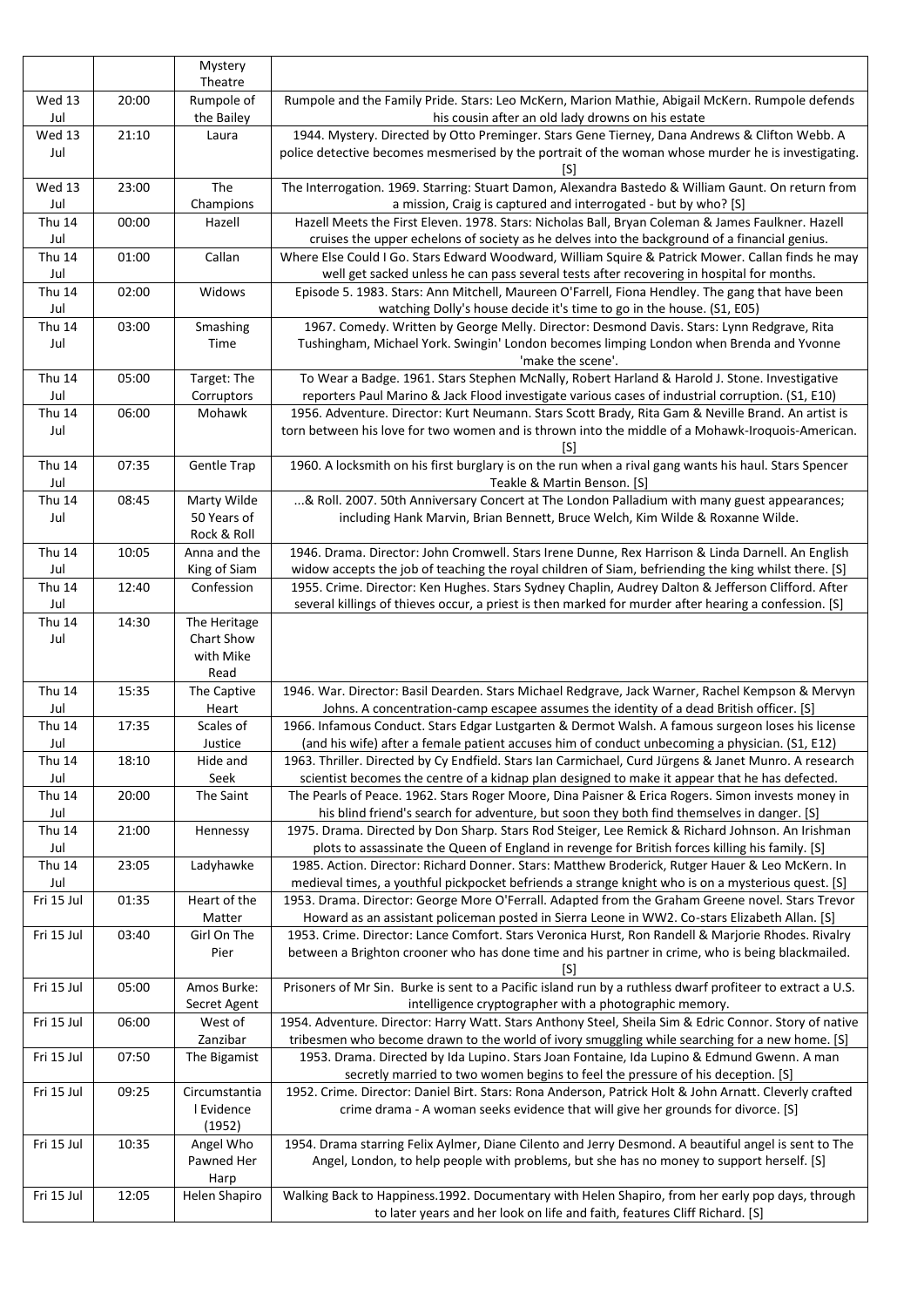| Fri 15 Jul           | 12:35 | Look At Life                        | 1960. A look into the exciting world of stock exchanges and how a deal is accomplished between a                                                                                                          |
|----------------------|-------|-------------------------------------|-----------------------------------------------------------------------------------------------------------------------------------------------------------------------------------------------------------|
| Fri 15 Jul           | 12:45 | How To                              | broker and a jobber.<br>1965. Comedy. Directed by Richard Quine. Stars Jack Lemmon, Virna Lisi & Terry-Thomas. A bachelor                                                                                 |
|                      |       | Murder Your                         | wakes up from a stag party married to an Italian beauty but instantly schemes to get rid of her. [S]                                                                                                      |
|                      |       | Wife                                |                                                                                                                                                                                                           |
| Fri 15 Jul           | 15:00 | The Way Out                         | 1955. Crime. Director Montgomery Tully. Stars Gene Nelson, Mona Freeman & John Bentley. A man<br>tells his wife he is being framed for murder, but the more she helps the more holes she finds. [S]       |
| Fri 15 Jul           | 16:35 | The Rocking                         | 1949. Drama. Director: Anthony Pelissier. Stars John Howard Davies, Valerie Hobson & John Mills.                                                                                                          |
|                      |       | Horse Winner                        | After receiving a rocking horse, a child is able to pick winning horses at the racetrack. [S]                                                                                                             |
| Fri 15 Jul           | 18:25 | The Green                           | 1956. Comedy. Stars Alastair Sim, Raymond Huntley, George Cole & Terry-Thomas. A watchmaker                                                                                                               |
| Fri 15 Jul           | 20:00 | Man<br>The Outer                    | turns out to be an assassin whose target is a leading politician but his plans are stalled. [S]<br>The Special One. 1964. Stars MacDonald Carey, Richard Ney & Flip Mark. The parents of a gifted child   |
|                      |       | Limits                              | accept private tutoring from a strange man, unaware of his real identity and malevolent plans. [S]                                                                                                        |
| Fri 15 Jul           | 21:00 | Cellar Club                         | Join Caroline Munro as she introduces the first film for the evening - Fall of the House of Usher, a                                                                                                      |
|                      |       | with Caroline<br>Munro              | 1960 horror film directed by Roger Corman and starring Vincent Price. [S]                                                                                                                                 |
| Fri 15 Jul           | 21:05 | Fall of The                         | 1960. Horror. Directed by Roger Corman. Stars Vincent Price, Mark Damon & Myrna Fahey. A man                                                                                                              |
|                      |       | House of                            | who believes his family is cursed, stops at nothing to prevent his sister's marriage. [S]                                                                                                                 |
| Fri 15 Jul           | 22:40 | Usher<br>Cellar Club                | Caroline Munro introduces the next horror film of the night - Gog. This film from 1954 explores the                                                                                                       |
|                      |       | with Caroline                       | investigation of murder within a secret underground laboratory. [S]                                                                                                                                       |
|                      |       | Munro                               |                                                                                                                                                                                                           |
| Fri 15 Jul           | 22:45 | GOG                                 | 1954. Horror. Directed by Herbert L. Strock. Stars Richard Egan, Constance Dowling & Herbert                                                                                                              |
|                      |       |                                     | Marshall. An agent investigates the murder of two scientists in a lab, home of two experimental<br>robots. [S]                                                                                            |
| Sat 16 Jul           | 00:30 | Cellar Club                         | The last film of the night is Frogs. Caroline introduces the 1972 nature based horror starring Ray                                                                                                        |
|                      |       | with Caroline                       | Milland and Sam Elliott. [S]                                                                                                                                                                              |
| Sat 16 Jul           | 00:35 | Munro<br>Frogs                      | 1972. Horror. Directed by George McCowen. Stars Ray Milland, Sam Elliott & Joan Van Ark. A family                                                                                                         |
|                      |       |                                     | gather to celebrate on an island estate riddled with killer animals and insects. [S]                                                                                                                      |
| Sat 16 Jul           | 02:20 | Girl Can't<br>Help It               | 1956. Comedy. Directed by Frank Tashlin. Stars Jayne Mansfield & Julia London. With appearances<br>from Fats Domino, Little Richard, Eddie Cochran, The Platters and Gene Vincent. [S]                    |
| Sat 16 Jul           | 04:20 | The Hostage                         | 1956. Drama. A South American revolutionary is facing death for murder but the President's daughter                                                                                                       |
|                      |       |                                     | in London is taken hostage. Starring Ron Randell. [S]                                                                                                                                                     |
| Sat 16 Jul           | 05:50 | 'Yanks' With<br>My Hearse In        | Short film captured during the making of the film 'Yanks' by John Schlesinger, when a magnificent<br>vintage hearse was borrowed for the shoot. Can you spot the stars and the location?                  |
|                      |       | 1978                                |                                                                                                                                                                                                           |
|                      |       |                                     |                                                                                                                                                                                                           |
| Sat 16 Jul           | 06:00 | Stranger<br>From Venus              | 1954. Sci-fi. Directed by Burt Balaban. A beautifully-crafted tale. A woman (Patricia Neal) meets a man<br>(Dantine) from Venus with no pulse to warn Earth about the atom. Also starring Derek Bond. [S] |
| Sat 16 Jul           | 07:35 | Jackpot                             | 1960. Drama. Director Montgomery Tully. Stars William Hartnell, Betty McDowall & Eddie Byrne. An                                                                                                          |
|                      |       | (1960)                              | ex-convict learns that his wife is not willing to return to him. A rare screening of a 'lost' film. [S]                                                                                                   |
|                      |       |                                     | <b>Saturday Morning Pictures</b>                                                                                                                                                                          |
| <b>Sat 16</b><br>Jul | 09:00 | <b>Bobby Bumps</b><br>at the        | Silent Animation Comedy Short from 1916 by Earl Hurd for J.R. Bray's cartoon studio. Bobby sneaks<br>off to the circus with his dog Fido                                                                  |
| <b>Sat 16</b>        | 09:05 | Hawkeye &                           | Circle of Hate . 1957. Directed by Sam Newfield. Stars John Hart, Lon Chaney Jr & Bill Walsh. Threats                                                                                                     |
| Jul                  |       | the Last of                         | to ignite a war between the colonial forces & the Iroquois nation increase. [S]                                                                                                                           |
| <b>Sat 16</b>        | 09:35 | the Mohicans<br><b>Flash Gordon</b> | Universe. The Purple Death. 1940. Stars Buster Crabbe, Carol Hughes. A plague is sweeping across                                                                                                          |
| Jul                  |       | <b>Conquers the</b>                 | Earth, the Purple Death, so called as it leaves a single purple spot on it's victims' foreheads. [S]                                                                                                      |
| <b>Sat 16</b>        | 10:00 | <b>Universe</b>                     |                                                                                                                                                                                                           |
| Jul                  |       | <b>Our Exploits</b><br>at West      | 1985. Drama. Directed by Diarmuid Lawrence. Stars Sean Bean, Anthony Bate & Brenda Fricker.<br>Two boys divert an underground river, causing the people of two villages to conflict over the water.       |
|                      |       | Poley                               | [S]                                                                                                                                                                                                       |
| <b>Sat 16</b><br>Jul | 11:15 | Larry the<br>Lamb                   | 1971. The Disgraceful Business at Mrs Goose's.                                                                                                                                                            |
| <b>Sat 16</b>        | 11:30 | <b>The</b>                          | Betrothal. 1955. Betrothal. Stars Stars Richard Greene, Victor Woolf & Archie Duncan. Once again                                                                                                          |
| Jul                  |       | <b>Adventures</b>                   | Sir Richard of the Lea has financial troubles due to his heavy gambling. [S]                                                                                                                              |
|                      |       | of Robin<br>Hood                    |                                                                                                                                                                                                           |
| Sat 16 Jul           | 12:00 | Flash Gordon                        | from Outer Space. 1966. Sci-fi. Directed by Ford Beebe. Stars Buster Crabbe, Carol Hughes &                                                                                                               |
|                      |       |                                     | Charles Middleton. Flash Gordon and friends search for an antidote to the Purple Death. [S]                                                                                                               |
| Sat 16 Jul           | 13:45 | Look At Life                        | 1959. A look at travelling from London with a Britannia Airline to Tokyo to discover Japan, and back<br>via Hong Kong along with a look at the ocean liner Arundel Castle.                                |
| Sat 16 Jul           | 13:55 | Little Red                          | 1955. Crime. Director: Ken Hughes. Stars Richard Conte, Rona Anderson & Russell Napier. The                                                                                                               |
| Sat 16 Jul           | 15:25 | Monkey<br>Love and War              | murders of several British scientists' baffles detectives, with a monkey's paw print the only clue.<br>Ann Burton reveals her upbringing in pre-war Austria as a member of the Hitler Youth Organisation  |